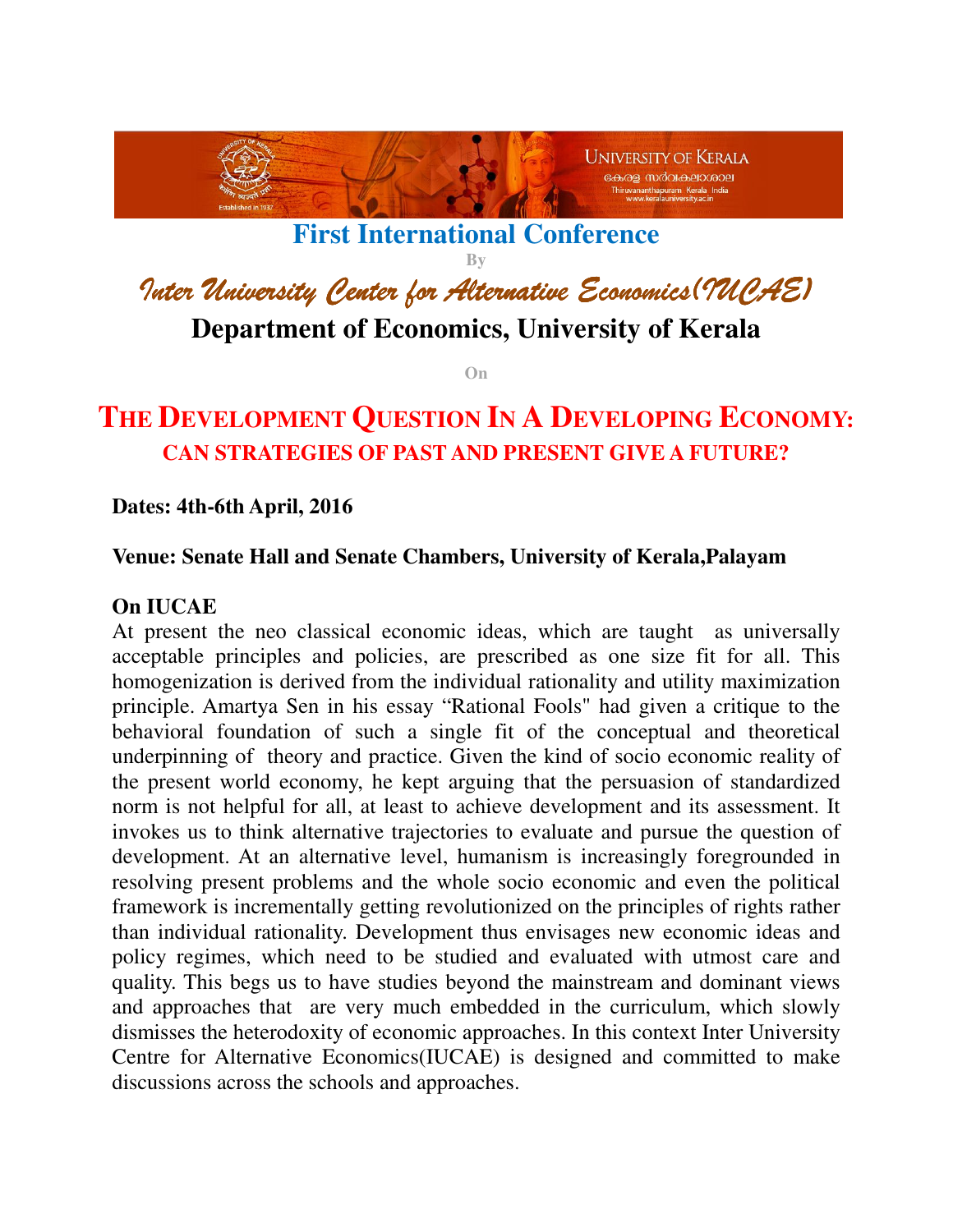## **On the Conference**

"Development" is the single most word, which played a face and regime changing role across the globe in the recent past. The conference on "the development question in a developing economy: can strategies of past and present give a future" intends to bring different concepts and strategies, which are adopted to achieve the process of development in different sectors in India in general and Kerala in particular. This heterodox approach is necessary due to many reasons; for instance, the modeling of strategies often give a diverse picture on the very idea of development in a particular socio-economic and political milieu. An accepted view that the development derives from income growth or higher per capita income is not true or applicable to all economies alike. The frequently referred "Kerala Model" is quoted as a deviation from such notion of higher income led development. Such a strategy of development is not the current experience of Kerala, because many observe that the state has transformed from the low income status to high income status in the country, with relatively slow process of the improvement in social infrastructure. This poses many questions such as whether the experience of the state both as a strategy and a model is at stake, which beg some serious pondering of the issue.

Similar to this, there are cases having relatively high income but lower level of social development indicators in the early years of the income led development discourse. But these economies were also transformed in the onset of global economic paradigm shift. A discussion on the characteristics of such change definitely bring insight to the question and strategies of development across India and globe. If we stick to the mainstream view of income led development, many of such questions remain as puzzle; hence the argument that these experiences are aberrations may not be true. Hence a careful back and forth analysis of the entire scatter plot of development experience and its theories will give new insights on the development question.

### **Conference Themes**

- **1) Development Strategies of Kerala, Its Limits and Way Forward**
- **2) Indian Development Strategies: Gandhian-Nehruvian-Ambedkarian**
- **3) Alternative Development Perspectives of Marxian, Feminist and Islamic Approaches**
- **4) Development Perspectives of Institutional Economics and Its Critique**
- **5) Environmentally Sustainable and Green Development Strategies**
- **6) Any other themes relevant to the broad title of the conference**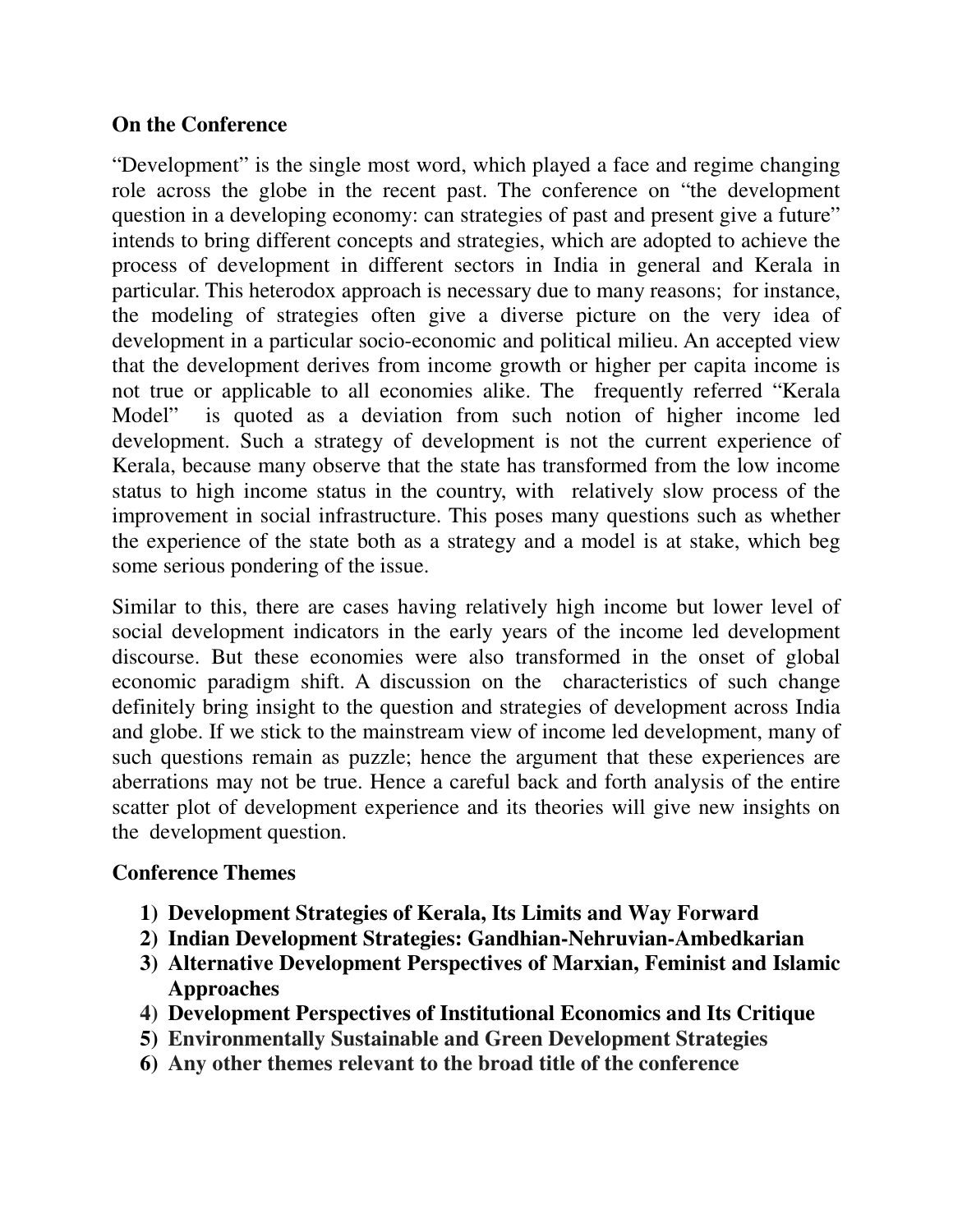The conference will conclude with a Round Table Discussion of distinguished panelists on Alternative Development Strategies and Its Implications to the Development on Kerala

#### **Resource Persons :**

**Prof. Samir Amin, the noted development economist has kindly consented to inaugurate the conference. Other resource persons who agreed to deliver Keynote addresses include** 

**1, Prof. Venkatesh Athreya, Rajiv Gandhi National Institute of Youth & Development** 

**2, Mr. P. Sainath, Noted Journalist and Social Activist** 

**3, Prof. Ram Kumar, Tata Institute of Social Sciences (TISS), Mumbai** 

**4, Dr. Prabhath Patnaik, Emiritus professor, Jawaharlal Nehru University, New Delhi** 

**5,Prof. Padmini Swaminathan,** School of Livelihoods and Development, TISS, Hyderabad

**6,Prof. Omkar Nath, School of Economics, University of Hyderabad** 

**7, Prof.Amit Shovon Ray, Director, Centre for Development Studies(CDS), Trivandrum** 

**8,Prof. R. Vijay, School of Economics, University of Hyderabad** 

**9,Prof. M. Kunhaman, TISS, Tuljapur Campus, Mumbai** 

## **Paper presentation**

Researchers and academicians are invited to present papers in the focus areas proposed. The detailed abstract ( 1000 words) should be in word format consisting the name of the author, designation, affiliation, email and contact number. Acceptance of the paper will be intimated by e-mail.

## **Registration**

The delegates and participants are directed to register their names with a registration fee (Rs. 500 to teachers/researchers and Rs. 300 to post graduate and M.Phil students) through the Demand draft and send the same in favour of Honorary Director of IUCAE. A soft copy of the registration may be sent to the Coordinator of the conference (e.mail : siddikrabiyath@gmail.com).